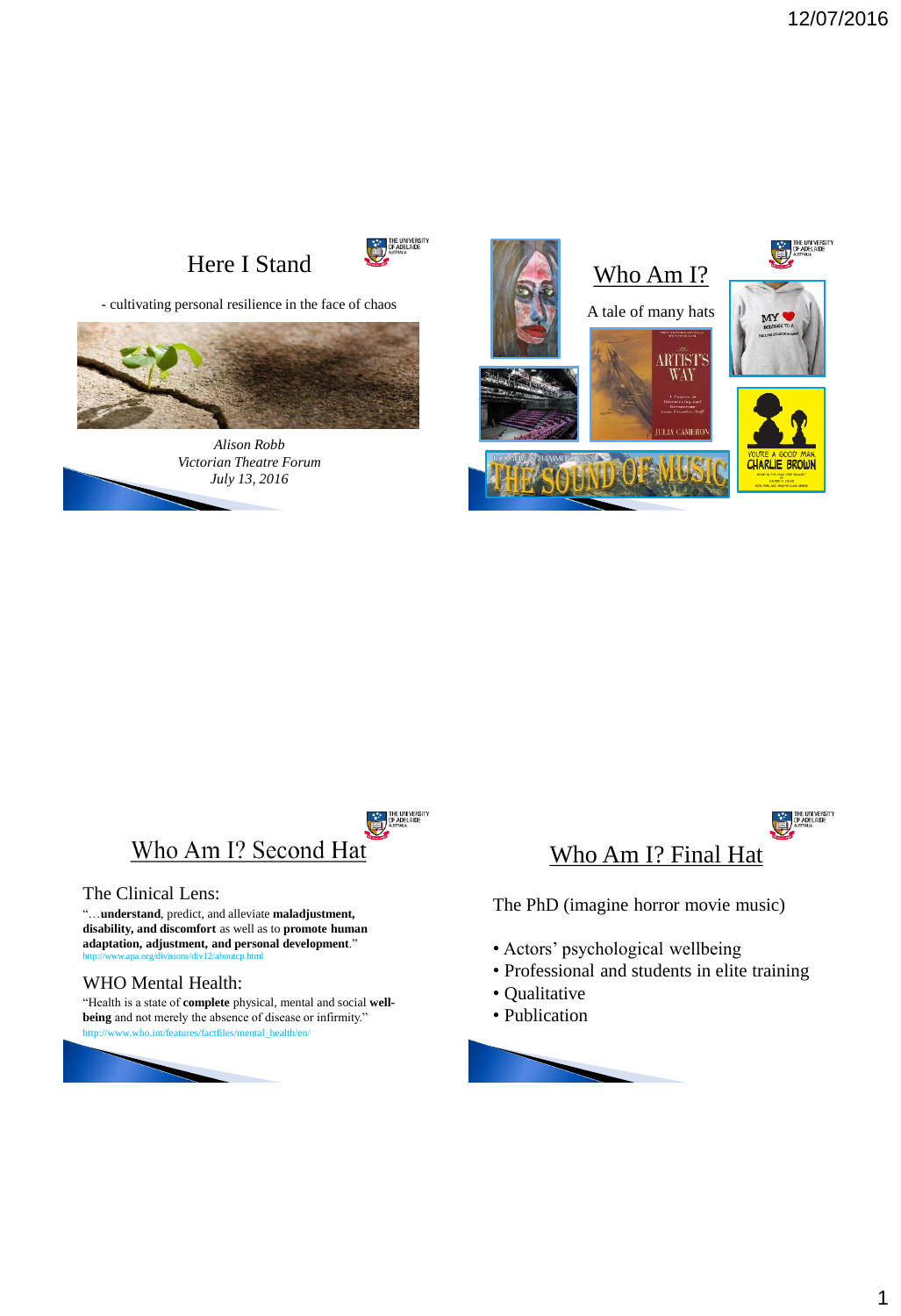

# **Outline**

- $\blacksquare$  Chronic uncertainty & wellbeing
- What is resilience?
- Tips for cultivating personal resilience
- A caveat when resilience isn't resilience
- $\blacksquare$  A provocation saying NO
- When should I seek help?
- What can psychologists offer and how?
- Self-care exercise





# Chronic Uncertainty

- Employment, money, social connection, worthiness, artistic identity
- The brain: threat assessment system
- The effects of chronic stress





## What is resilience?

- Resilience is the process of adapting well in the face of adversity, trauma, tragedy, threats or significant sources of stress
- Being resilient does not mean that a person doesn't experience difficulty or distress. In fact, the road to resilience is likely to involve considerable emotional distress.
- Resilience is not a trait that people either have or do not have. It involves thoughts and actions that can be learned and developed in anyone

- *American Psychological Association*



#### Cultivating Personal Resilience

Dealing with uncertainty **Connectedness** Practical self-care Play Meaning-making

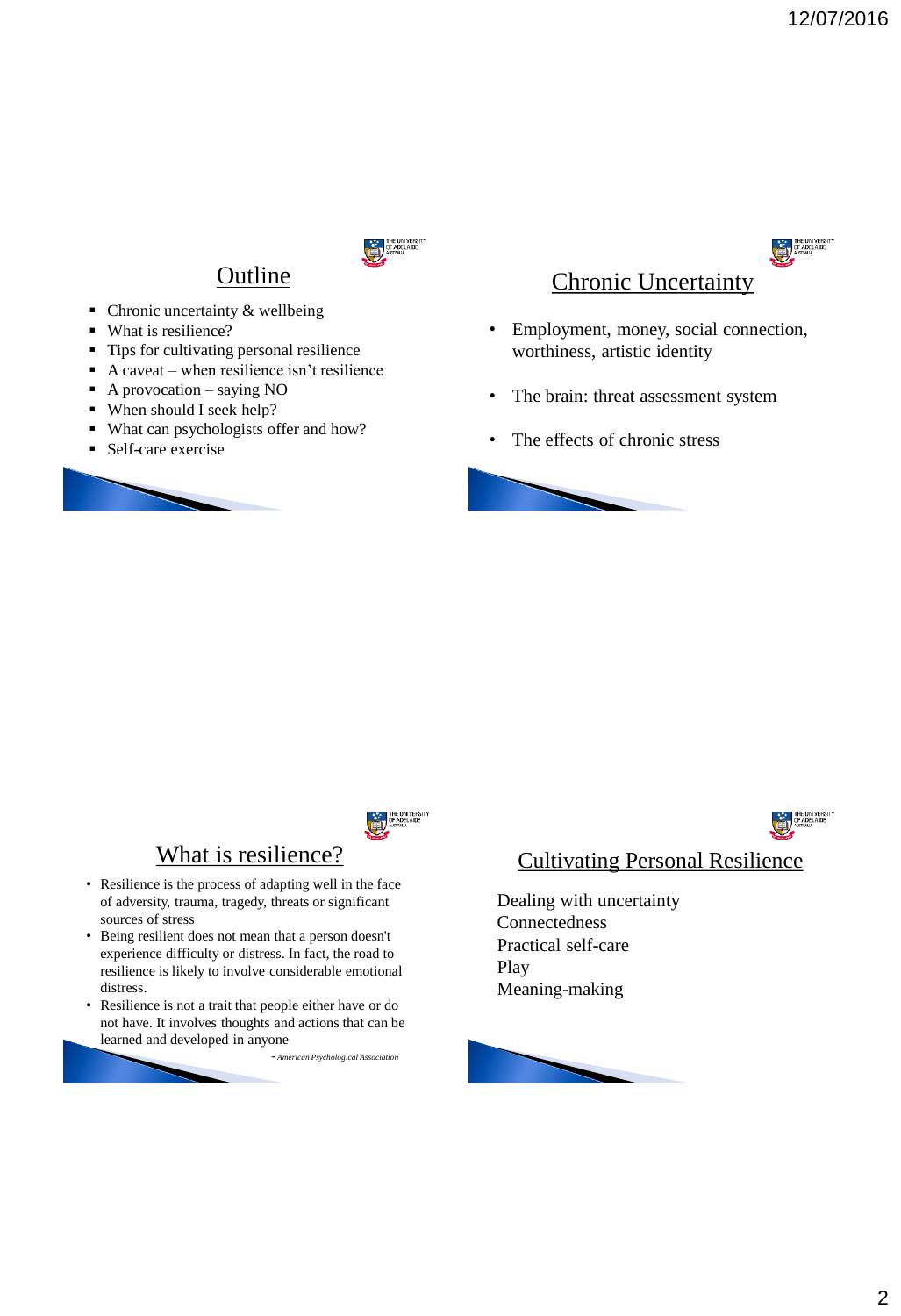

#### When resilience isn't resilience

The show must go on – and other tales of relentlessness



- Perfectionism & striving
- Burnout









#### Should I seek help?

- You're struggling with symptoms of burnout
- Anxiety or low mood is changing your behaviour (avoidance)
- Your experiences are impacting on your ability to work or be in relationship
- You or someone close to you is worried about your substance use
- You're having thoughts about suicide or self-harm

Lifeline: 13 11 14



### What can psychologists offer?

- Treatment of mental health issues, eg: anxiety and depression
- Skills training, eg: emotion regulation, stress management, mindfulness
- Prevention, eg: building resilience, fostering a rich identity

Working as part of a multi-disciplinary team